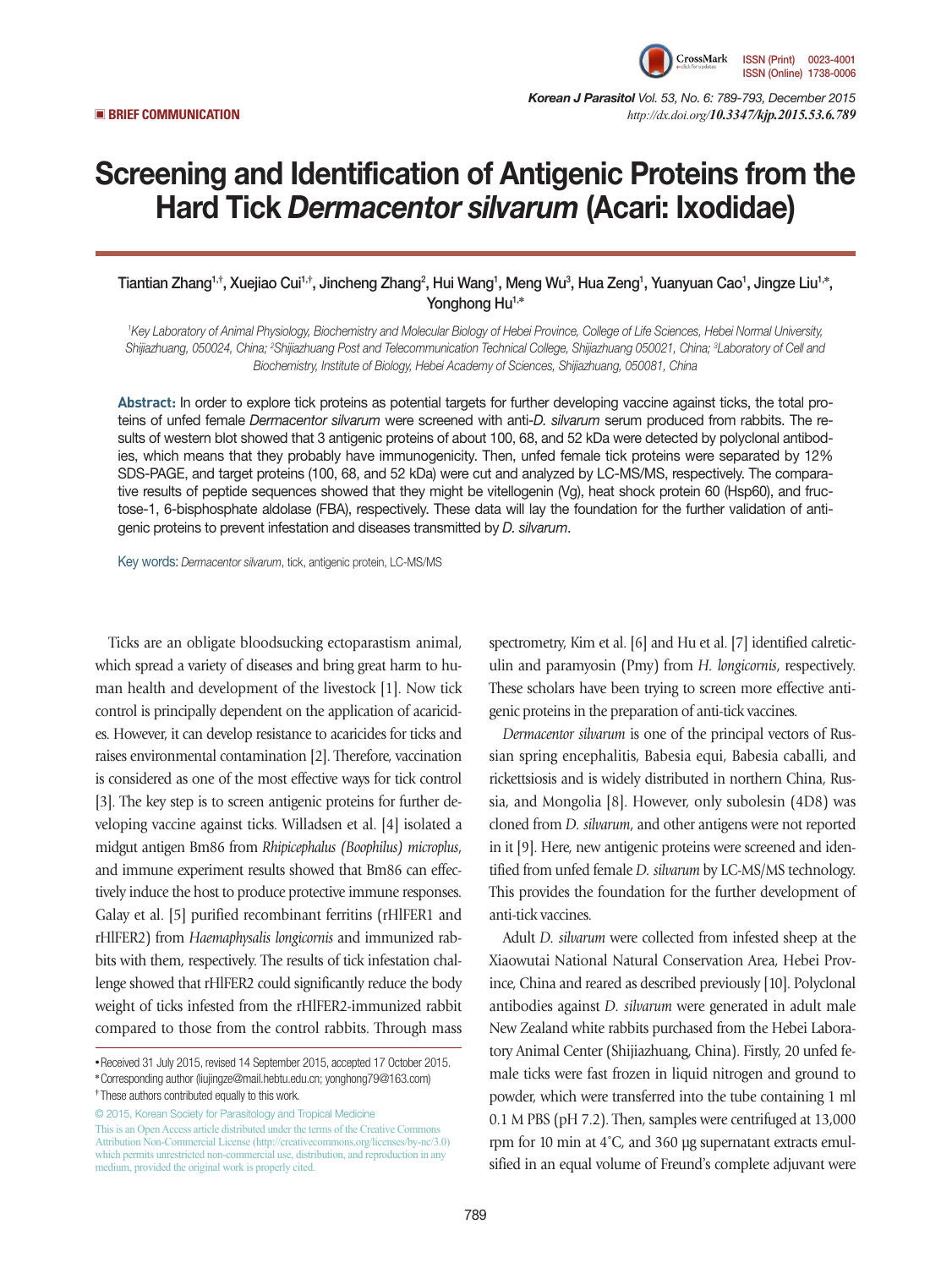initially injected into the rabbits. Two additional injections were given every 2 weeks with 360 μg proteins emulsified with an equal volume of Freund's incomplete adjuvant. One week after the third injection, blood was collected from rabbits, and antibodies in serum were purified by caprylic acid-ammonium sulfate method and stored at -70˚C for later analysis.

The screening of antigenic proteins in *D. silvarum* was performed by western blot. A total of 5 unfed female ticks were frozen in liquid nitrogen and ground to powder, which were transferred to a tube containing 1 ml 0.1 M PBS. Then, the samples were centrifuged at 13,000 rpm for 10 min at 4˚C, and supernatant extracts were stored. About 30 μg protein per lane, including prestained protein marker (Fermentas, Ontario, Canada), were separated by 12% SDS-PAGE and transferred to a polyvinylidene difluoride (PVDF) membrane. Then, the membrane was incubated with polyclonal antibodies (1:2,000) and rabbit negative serum overnight at room temperature, respectively. After incubation, they were washed with PBS-Tween-20 (PBST) and incubated with peroxidase-conjugated affinipure goat anti-rabbit IgG (1:2,000) for 1.5 hr (Proteintech, Chicago, Illinois, USA). Antigenic proteins were detected using supersignal® west dura extended duration substrate (Thermo Scientific, Rockford, Illinois, USA). To identify the antigenic proteins, 30 μg protein from unfed female ticks was electrophoresed on a 12% SDS-PAGE gel and stained with Commassie blue. Based on the molecular weight marker, the target protein bands were cut and placed into 2 ml tubes, respectively, for LC-MS/MS analysis. The method was the same as described previously [7].

The results of western blot showed that 100, 68, and 52 kDa protein bands were recognized by rabbit anti-*D. silvarum* serum, while the rabbit negative serum did not react with the female tick proteins (Fig. 1). It suggested that the 100, 68, and 52 kDa proteins had potential immunogenic properties that might be candidate antigens for developing a vaccine. Three target protein bands were excised, respectively, from Com-



**Fig. 1.** Western blot of unfed female tick proteins from *D. silvarum*. M, the prestained protein marker; Lane 1, unfed female tick proteins incubated by polyclonal antibodies from rabbits immunized with tick lysates; Lane 2, unfed female tick proteins incubated by rabbit negative serum.

|  |  | <b>Table 1.</b> Peptides of the target proteins identified by LC-MS/MS from unfed female <i>D. silvarum</i> |  |  |  |  |  |  |
|--|--|-------------------------------------------------------------------------------------------------------------|--|--|--|--|--|--|
|--|--|-------------------------------------------------------------------------------------------------------------|--|--|--|--|--|--|

|          |                                                                                                        | $P$ (pro)                             | Score      |            |               |            |           |           |
|----------|--------------------------------------------------------------------------------------------------------|---------------------------------------|------------|------------|---------------|------------|-----------|-----------|
| Spot no. | scan (s)                                                                                               | Peptide                               | $MH+$      | DeltaM     | Z.            | <b>Typ</b> | $P$ (pep) | <b>XC</b> |
| 100 kDa  | gi 86371135 gb ABC94727.1 <br>vitellogenin [Dermacentor variabilis]                                    |                                       |            |            |               |            | 5.53E-07  | 50.18     |
|          | 4777                                                                                                   | R.LVGPQPGSTK.N                        | 983.55202  | 0.3519     | 2             | <b>CID</b> | 7.17E-06  | 2.05      |
|          | 7717                                                                                                   | R.YVLPLWETNPR.F                       | 1387.73686 | 0.50244    | 2             | <b>CID</b> | 4.96E-06  | 3.59      |
|          | 10433                                                                                                  | R.HIGLEVLSDPSDQVVAFVISAFR.A 2499.3242 |            | 1.81965    | 2             | CID        | 5.53E-07  | 2.72      |
| 68 kDa   | gil241998158 ref XP_002433722.1 <br>chaperonin subunit (groEL),<br>putative <i>[Ixodes scapularis]</i> |                                       |            |            |               |            | 1.35E-06  | 10.16     |
|          | 4934                                                                                                   | K.VGGSSEVEVNEK.K                      | 1233.59574 | 0.39943    | $\mathcal{P}$ | <b>CID</b> | 4.93E-05  | 3.79      |
|          | 4944                                                                                                   | K.VGGSSEVEVNEK.K                      | 1233.59574 | $-0.05431$ | $\mathcal{P}$ | <b>CID</b> | 3.48E-06  | 3.74      |
| 52 kDa   | gi 241690479 ref XP_002411768.1 <br>fructose 1,6-bisphosphate aldolase,<br>[ <i>xodes scapularis</i> ] |                                       |            |            |               |            | 1.30E-09  | 40.21     |
|          | 5004                                                                                                   | K.KYTPADVAR.A                         | 1020.54727 | 1.42043    | 2             | <b>CID</b> | 5.39E-03  | 2.75      |
|          | 5505                                                                                                   | R.LQGIGVENTEENRR.Q                    | 1614.81942 | $-0.39579$ | 2             | <b>CID</b> | 2.60E-03  | 2.64      |
|          | 5607                                                                                                   | R.LQGIGVENTEENR.R                     | 1458.71831 | 0.40454    | 2             | <b>CID</b> | 2.44E-08  | 4.19      |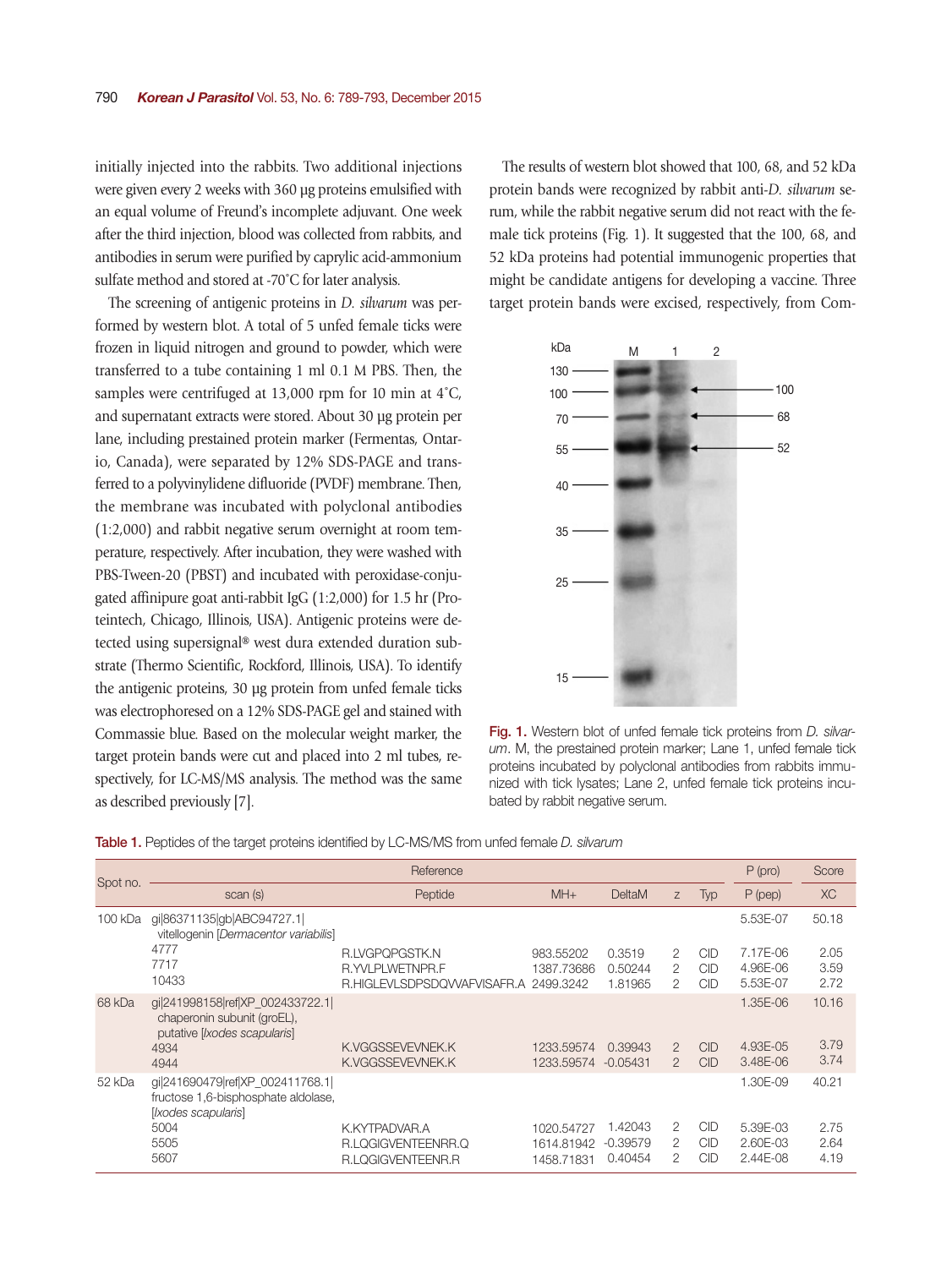

Fig. 2. SDS-PAGE analysis of unfed female tick proteins of *D. silvarum*. M, the molecular weight marker; Lane 1, unfed female tick proteins of *D. silvarum*. The target proteins (100, 68, and 52 kDa) shown by the arrow were cut, respectively, for LC-MS/MS analysis.

massie-stained SDS-PAGE gel (Fig. 2) and analyzed by LC-MS/ MS. The data were searched in the National Center for Biotechnology Information (NCBI) database, and many amino acid sequences of peptides derived from target proteins matched the amino acid sequence of ticks (Table 1). It means that the 100, 68 and 52 kDa protein may be the vitellogenin (Vg), heat shock protein 60 (Hsp60), and fructose-1, 6-bisphosphate aldolase (FBA), respectively.

The screening of antigenic proteins is necessary for developing an effective vaccine against the tick infection. By western blot analysis, 5 midgut membrane antigens with molecular weight 95, 85, 66, 49, and 42 kDa had been identified in *Hyalomma anatolicum anatolicum* [11]. Through mass spectrometry, calreticulin and Pmy were identified in *H. longicornis* [6,7]. By the similar method, 3 proteins (100, 68, and 52 kDa) from *D. silvarum* were demonstrated to have immunogenicity, and the results of LC-MS/MS showed that they might be Vg, Hsp60, and FBA (Fig. 1; Table 1).

Firstly, Vg is a phospholipoglycoprotein, which constitutes the precursor of vitellin (Vn) in all oviparous organisms. In vitellogenic female insects, Vg is generally synthesized by the fat body, released into the hemolymph and transported to the ovary, where it is proteolytically cleaved to form the Vn, providing the energy for developing embryos [12,13]. Additionally, Vg has been demonstrated to have capability of killing bacteria via interaction with lipopolysaccharide and lipoteichoic acid [14]. Moreover, Tellam et al. [15] purified Vn from B. microplus and vaccinated sheep with them. The results of the vaccination trial showed that the mean percentage engorgement of ticks fed on the immunized sheep was reduced from 72% to 42%, and the weights and oviposition of engorged female ticks were significantly reduced compared with the control group. The mechanism would be that host antibodies against Vn/Vg flowed from the tick midgut lumen to the hemolymph, where they bound to Vg, thus blocking Vg uptake by oocytes in the ovary and affecting the development of ticks [16,17]. In our results, for the first time, *D. silvarum* Vg was recognized by sera from rabbits immunized with tick lysates. As a vaccine candidate, antigenic significance of this protein was verified by many works.

The alternate name of Hsp60 is called chaperonin 60, which is a mitochondrial chaperonin in eukaryotic cells, and known as phage growth E large (GroEL) in bacteria [18]. In addition to its role as a heat shock protein, Hsp60 functions as a chaperonin to bind partially folded proteins and mediates their conformational changes [19]. Additionally, Hsp60 act directly on antigen-presenting cells (APC) to link innate and adaptive immune responses [20]. Ben et al. [21] found that immunization of mice with *Strongyloides ratti* Hsp60 (srHSP60) led to reduced numbers of migrating larvae, parasitic adults and larval output of *S. ratti*, and protected mice against nematode challenge infection. Moreover, immunization of female BALB/c mice with recombinant protein NP-M1-HSP60 induced immune responses, and protected mice from lethal influenza H7N9 virus challenge and significantly inhibited viral replication [22]. In our previous studies [7], 66 kDa proteins from *H. longicornis* had immunogenic properties, which might be Hsp60 verified later by LC-MS/MS. We also found similar results in the experiments of screening antigenic proteins from *D. silvarum*. Based on current knowledge, Hsp60 will be examined as a possible target for the development of novel anti-*D. silvarum* vaccine.

As we all know, FBA is one of the most important enzymes in the glycolytic pathway and catalyzes the reversible cleavage of fructose-1,6-bisphosphate to dihydroxyacetone phosphate and glyceraldehyde 3-phosphate [23]. FBA was also identified as an immunogenic protein in *Streptococcus pneumoniae*. Ling et al. [24] separated proteins from *S. pneumoniae* by 2D gel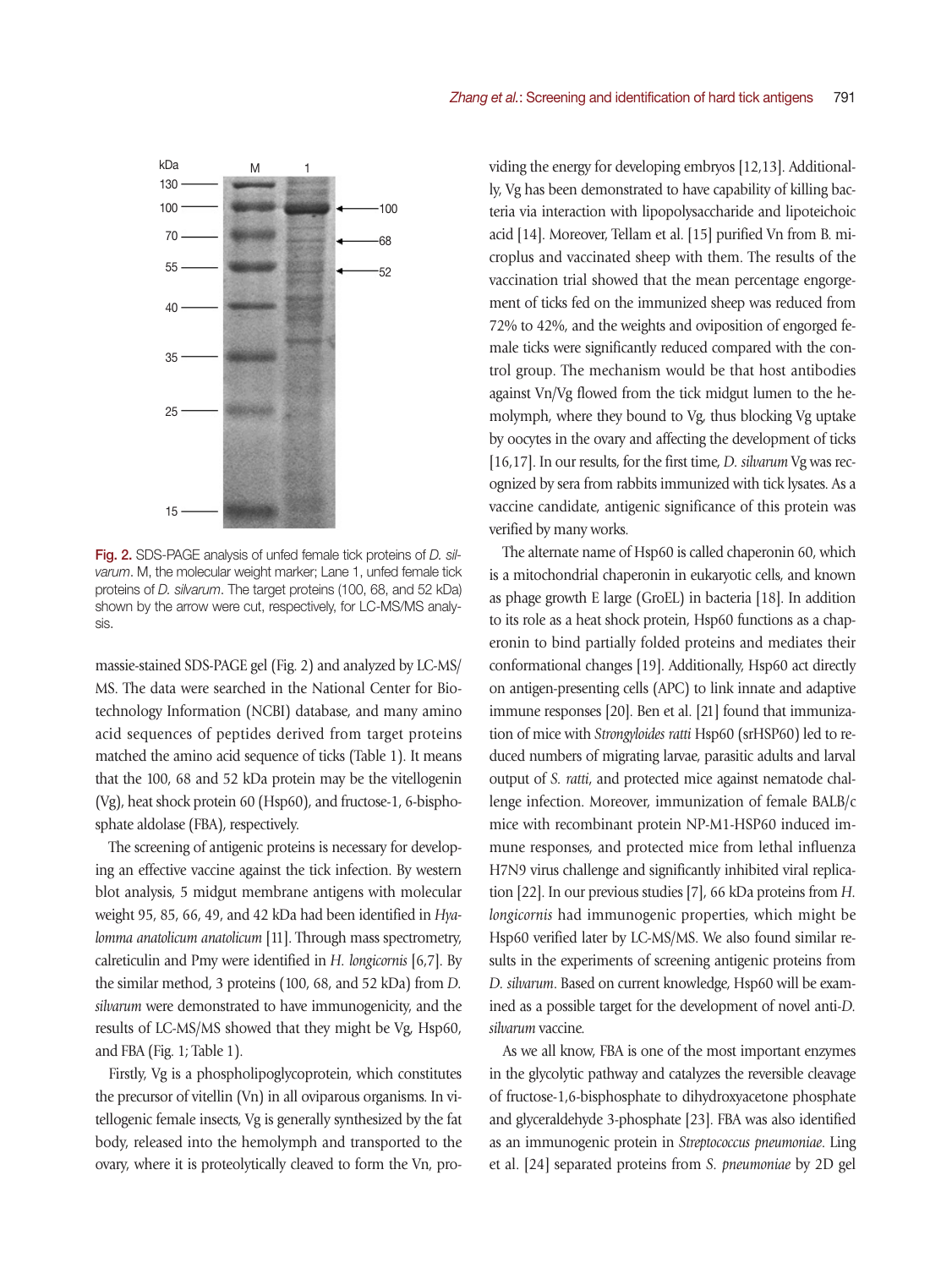electrophoresis, and immunogenic protein FBA from the cell wall fraction were identified by MS. Moreover, recombinant FBA (rFBA) was immunogenic in mice and able to provide partial protection against virulent strain of *S. pneumoniae*. Thus, their conservation, surface-localization, and immunogenicity may make FBA potentially useful vaccine candidates for a range of pathogens [25]. By the similar method, we also screened the FBA from *D. silvarum*. In conclusion, 3 antigenic proteins (100, 68, and 52 kDa) were identified in our study. For the detection of protective immunogenicity, immunization of experimental animals with them will be done in our next work. This will provide a basis for developing a candidate vaccine to prevent infestation and diseases transmitted by *D. silvarum*.

## ACKNOWLEDGMENTS

This work was supported by National Natural Science Foundation of China (no. 31402022), China Postdoctoral Science Foundation (no. 2014M551042), the Specialized Research Fund for the Doctoral Program of Higher Education of China (no. 20131303120008) and Natural Science Foundation of Hebei Province (no. C2015205126).

## CONFLICT OF INTEREST

We have no conflict of interest related to this work.

## **REFERENCES**

- 1. Ahmed J, Alp H, Aksin M, Seitzer U. Current status of ticks in Asia. Parasitol Res 2007; 101: S159-S162.
- 2. Davey RB, George JE, Miller RJ. Comparison of the reproductive biology between acaricide-resistant and acaricide-susceptible *Rhipicephalus (Boophilus) microplus* (Acari: Ixodidae). Vet Parasitol 2006; 139: 211-220.
- 3. Nuttall PA, Trimnell AR, Kazimirova M, Labuda M. Exposed and concealed antigens as vaccine targets for controlling ticks and tick-borne diseases. Parasite Immunol 2006; 28: 155-163.
- 4. Willadsen P, Riding GA, Mckenna RV, Kemp DH, Tellam RL, Nielsen JN, Lahnstein J, Cobon GS, Gough JM. Immunologic control of a parasitic arthropod: identification of a protective antigen from *Boophilus microplus*. J Immunol 1989; 143: 1346- 1351.
- 5. Galay RL, Miyata T, Umemiya-Shirafuji R, Maeda H, Kusakisako K, Tsuji N, Mochizuki M, Fujisaki K, Tanaka T. Evaluation and comparison of the potential of two ferritins as anti-tick vaccines against *Haemaphysalis longicornis*. Parasit Vectors 2014; 7: 482.
- 6. Kim YH, Slam MS, You MJ. Proteomic screening of antigenic proteins from the hard tick, *Haemaphysalis longicornis* (Acari: Ixodidae). Korean J Parasitol 2015; 53: 85-93.
- 7. Hu Y, Zhang J, Yang S, Wang H, Zeng H, Zhang T, Liu J. Screening and molecular cloning of a protective antigen from the midgut of *Haemaphysalis longicornis*. Korean J Parasitol 2013; 51: 327- 334.
- 8. Yu Z, Zheng H, Chen Z, Zheng B, Ma H, Liu J. The life cycle and biological characteristics of *Dermacentor silvarum* Olenev (Acari: Ixodidae) under field conditions. Vet Parasitol 2010; 168: 323- 328.
- 9. Hu Y, Zeng H, Zhang J, Wang D, Li D, Zhang T, Yang S, Liu J. Gene cloning, expression and immunogenicity of the protective antigen subolesin in *Dermacentor silvarum*. Korean J Parasitol 2014; 52: 93-97.
- 10. Liu J, Liu Z, Zhang Y, Yang X, Gao Z. Biology of *Dermacentor silvarum* (Acari: Ixodidae) under laboratory conditions. Exp Appl Acarol 2005; 36: 131-138.
- 11. Madani R, Golchinfar F, Dadmehr A, Abdigoudarzi M. Preparation of antigens from midgut of *Hyalomma anatolicum anatolicum* and determining their immunoprotective effects. Arch Razi Institute 2009; 63: 47-52.
- 12. Raikhel AS, Dhadialla TS. Accumulation of yolk proteins in insect oocytes. Annu Rev Entomol 1992; 37: 217-251.
- 13. Sappington TW, Raikhel AS. Molecular characteristics of insect vitellogenins and vitellogenin receptors. Insect Biochem Mol Biol 1998; 28: 277-300.
- 14. Li Z, Zhang S, Zhang J, Liu M, Liu Z. Vitellogenin is a cidal factor capable of killing bacteria via interaction with lipopolysaccharide and lipoteichoic acid. Mol Immunol 2009; 46: 3232-3239.
- 15. Tellam RL, Kemp D, Riding G, Briscoe S, Smith D, Sharp P, Irving D, Willadsen P. Reduced oviposition of *Boophilus microplus* feeding on sheep vaccinated with vitellin. Vet Parasitol 2002; 103: 141-156.
- 16. Chinzei Y, Minoura H. Reduced oviposition in *Ornithodoros moubata* (Acari: Argasidae) fed on tick-sensitized and vitellin-immunized rabbits. J Med Entomol 1988; 25: 26-31.
- 17. Gudderra NP, Sonenshine DE, Apperson CS, Roe RM. Haemolymph proteins in ticks. J Insect Physiol 2002; 48: 269-278.
- 18. Georgopoulos C, Welch W. Role of the major heat shock proteins as molecular chaperones. Annu Rev Cell Biol 1993; 9: 601- 634.
- 19. Martin J, Horwich AL, Hartl FU. Prevention of protein denaturation under heat stress by the chaperonin Hsp60. Science 1992; 258: 995-998.
- 20. Moré SH, Breloer M, von Bonin A. Eukaryotic heat shock proteins as molecular links in innate and adaptive immune responses: Hsp60-mediated activation of cytotoxic T cells. Int Immunol 2001; 13: 1121-1127.
- 21. Ben Nouir N, Piédavent M, Osterloh A, Breloer M. Passive immunization with a monoclonal IgM antibody specific for *Strongyloides ratti* HSP60 protects mice against challenge infection. Vaccine 2012; 30: 4971-4976.